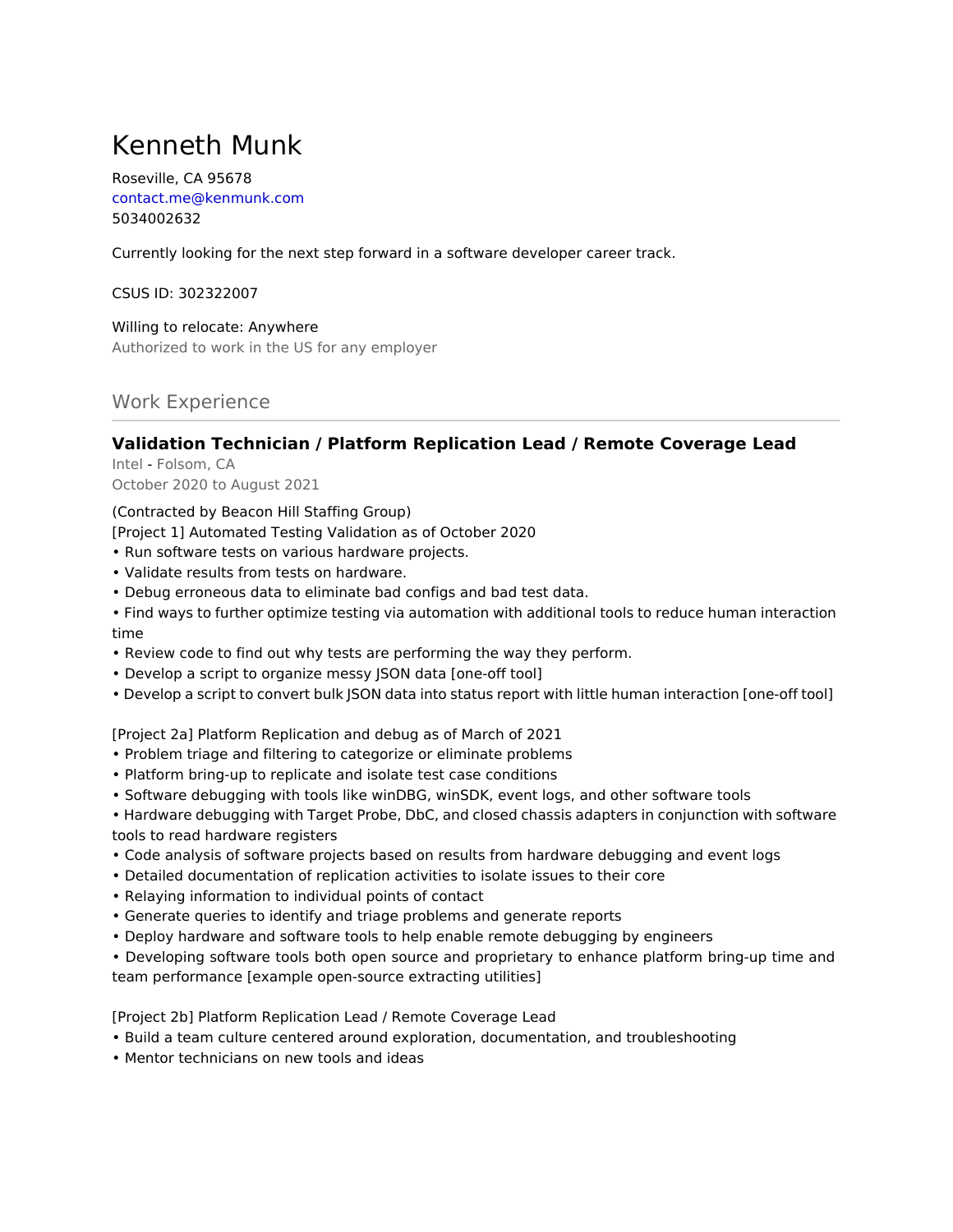• Balance workloads across the team of 4 people to more effectively get work done for various mini projects

- Build an information infrastructure that would further enable the team and it's patrons on future tasks
- Identify hardware needs and procure hardware to enable the team on current and future projects
- Generate weekly status reports on the number of issues touched based on database queries

#### **Technician II**

Teleplan International - Roseville, CA September 2018 to May 2020

Order processing:

- Check order configurations
- Assemble server units
- Check, upgrade and/or install server software
- Check for and troubleshoot issues then implement corrective action, or replace units where necessary
- Read and understand hardware related documentation

New Product Documentation

- Accept and document new products in detail
- Research technical documentation regarding new products and include any caveats within documentation

• Currently iterating and refining automation code to accelerate the documentation process. (Successful with room for improvement)

Automation engineering:

• Onboarded by previous engineer for automation maintenance programming and development for department automation project

• Currently drafting an extension to the project to enable more flexibility for the fast paced changes slated to occur in the department.

This position was under contract with Aerotek until October 1, 2018

#### **Device Operator**

Teleplan International / Aerotek - Roseville, CA August 2017 to September 2018

- Test device performance for production units,
- Troubleshoot problem units,
- Streamline production to improve personal capacity,
- Time management to ensure smooth function,
- Log test results into proprietary systems,
- Basic quality control to ensure products will meet the expectations of customers.

This position was under contract with Aerotek until October 1, 2018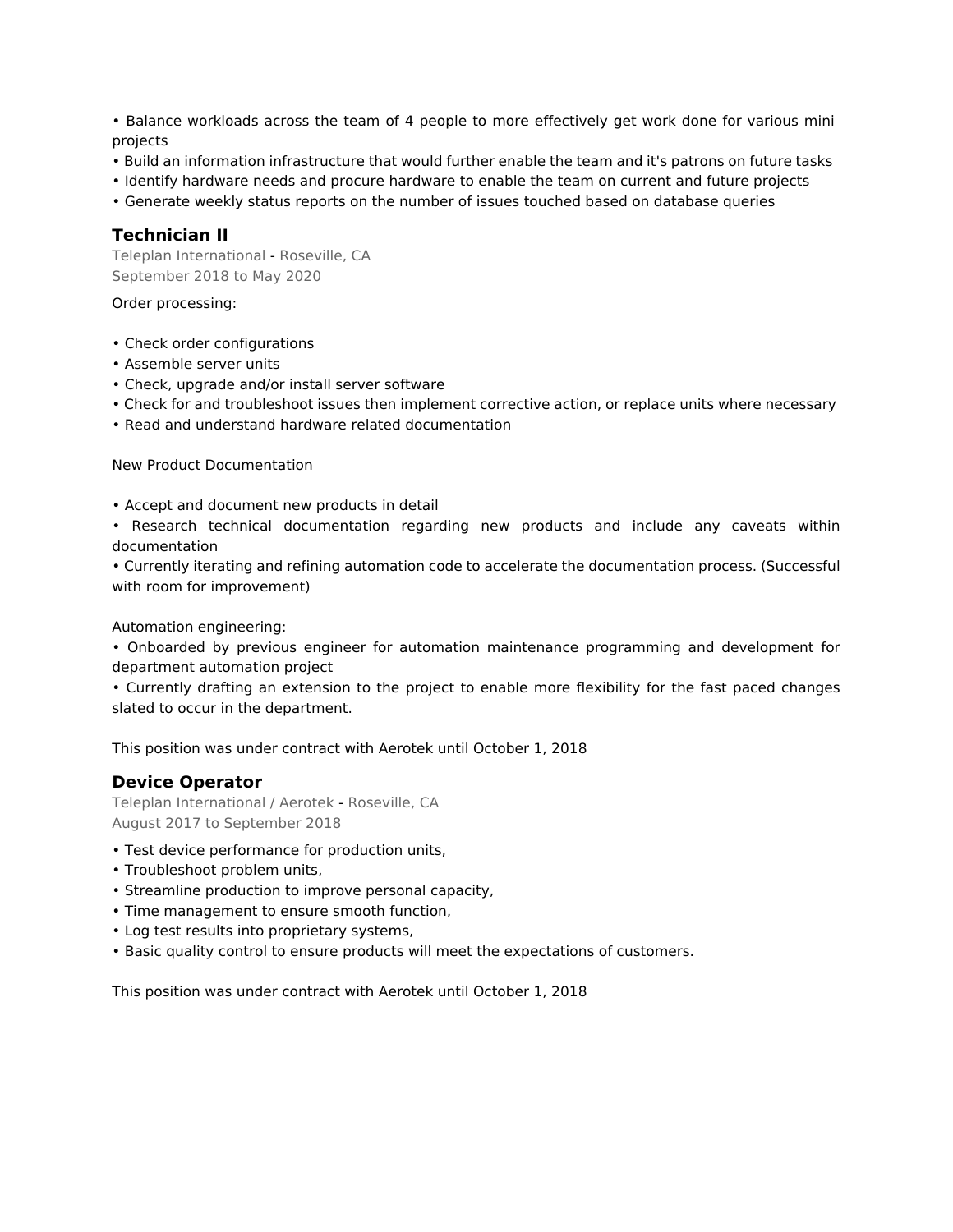## **Education**

## **Associate in Business Management (Paused)**

Sierra College - Rocklin, CA January 2019 to Present

## **Associate in Business Marketing (Paused)**

Sierra College - Rocklin, CA January 2019 to Present

## **Associate in Business (Paused)**

Sierra College - Rocklin, CA January 2019 to Present

## **Associate in Computer Science (Transfer)**

Sierra College - Rocklin, CA January 2019 to Present

**Associate in Embedded Systems Programming (Transfer)** Sierra College - Rocklin, CA January 2019 to Present

## **AS in Business Management (incomplete - transferred)**

Chemeketa Community College - Salem, OR September 2013 to June 2017

## Skills

- Customer Service (4 years)
- Maya 3D (5 years)
- CAD Inventor (3 years)
- Manga Studio 5 (3 years)
- Small Business Operations (Less than 1 year)
- Adobe Dreamweaver with html and css coding (2 years)
- Unreal Engine (Less than 1 year)
- Amazon Lumberyard game engine (Less than 1 year)
- MudBox 3D (Less than 1 year)
- Soldering (Less than 1 year)
- Unity Game Engine (2 years)
- Blender 3D (6 years)
- $\cdot$  C# (2 years)
- Source Control (Git) (3 years)
- HTML
- Python (2 years)
- Java (1 year)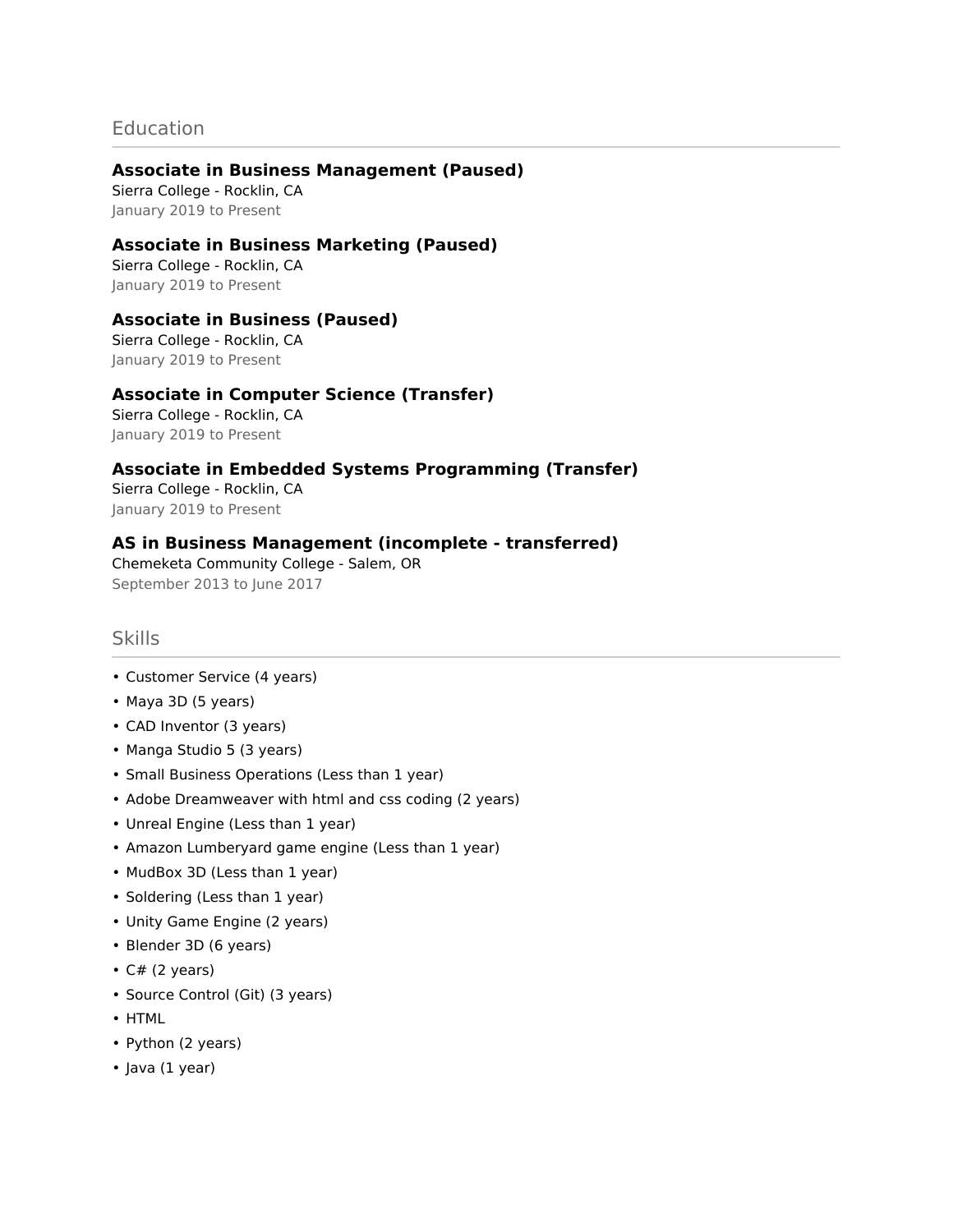- Shell languages ( Powershell, cmd, bash, etc) (2 years)
- Adobe Photoshop
- Agile
- SQL (Postgres, MYSQL, SQLITE3) (Less than 1 year)
- Linux
- $\cdot$  C/C++
- GitHub
- Unity Shader Programming (Shader Syntax) (2 years)
- Scripting
- C
- Shell Scripting
- Software debugging with windbg (Less than 1 year)
- Software debug with process debuggers (Less than 1 year)
- Bios deployment (3 years)
- Hardware debugging (Less than 1 year)

#### Links

<https://kenmunk.itch.io>

<https://www.KenMunk.com>

#### Assessments

#### **Technical Support Skills — Highly Proficient**

December 2018

Measures a candidate's ability to apply protocols to identify errors and solutions in order to maintain system function. Full results: [Highly Proficient](https://share.indeedassessments.com/share_assignment/2mijgxtpzt6bg7ab)

#### **Graphic Design Skills — Highly Proficient**

December 2018

Measures a candidate's ability to create visual media to effectively communicate information and concepts. Full results: [Highly Proficient](https://share.indeedassessments.com/share_assignment/mkzodgpwnlwhijft)

#### **Data Entry Skills — Expert**

December 2018

Measures a candidate's ability to accurately input data and effectively manage databases. Full results: [Expert](https://share.indeedassessments.com/share_assignment/d5ynbtuilvptzpfu)

#### **Written Communication — Highly Proficient**

December 2018

Measures a candidate's ability to convey written information using proper grammar rules.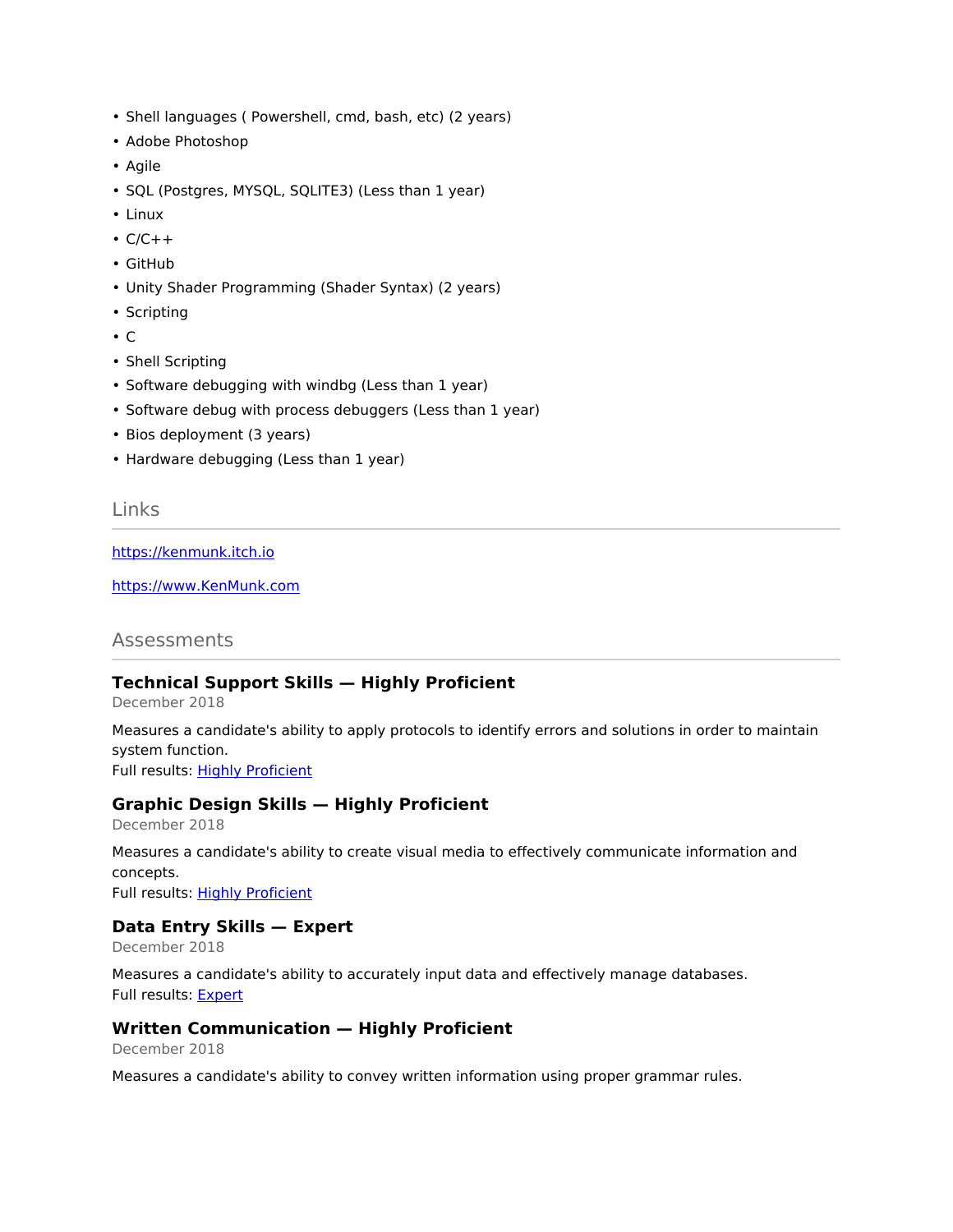Full results: [Highly Proficient](https://share.indeedassessments.com/share_assignment/pqpgq1ndwuyxlbt7)

## **Mechanical Skills: Aptitude — Expert**

December 2018

Measures a candidate's ability to understand and apply mechanical concepts and processes. Full results: [Expert](https://share.indeedassessments.com/share_assignment/oxqkmszd5mnv7dod)

#### **Spreadsheets with Microsoft Excel — Expert**

June 2019

Excel knowledge including common tools, PivotTables, conditional & nested formulas, and custom visuals.

Full results: [Expert](https://share.indeedassessments.com/share_assignment/esnmq1cvhy8tilzd)

#### **Data Analysis — Proficient**

December 2018

Measures a candidate's skill in interpreting and producing graphs, identifying trends, and drawing justifiable conclusions from data. Full results: [Proficient](https://share.indeedassessments.com/share_assignment/idzl-e6gw6of04q2)

#### **Troubleshooting for Maintenance Technicians — Highly Proficient**

June 2019

Measures a candidate's ability to apply mechanical reasoning when repairing malfunctioning hydraulic, pneumatic, and electrical systems. Full results: [Highly Proficient](https://share.indeedassessments.com/share_assignment/vx4wthlhsxpkg8i5)

#### **Programming Fundamentals — Highly Proficient**

July 2020

Designed by engineering managers and real-world employers, this test gives you hard data points to evaluate technical competency Full results: [Highly Proficient](https://share.indeedassessments.com/attempts/56e196e4e7a51bf971740852323e1fe9eed53dc074545cb7)

#### **Problem Solving — Proficient**

May 2019

Analyzing relevant information when solving problems. Full results: [Proficient](https://share.indeedassessments.com/attempts/97f4fae65a03b6021da65e4659eb788beed53dc074545cb7)

Indeed Assessments provides skills tests that are not indicative of a license or certification, or continued development in any professional field.

Additional Information

Related Courses

Spring 2019 -- Communications (C#)

- Mid Term Project: Group Think Visual Novel Game
- Final Project: Meriu -- Game demonstrating teamwork